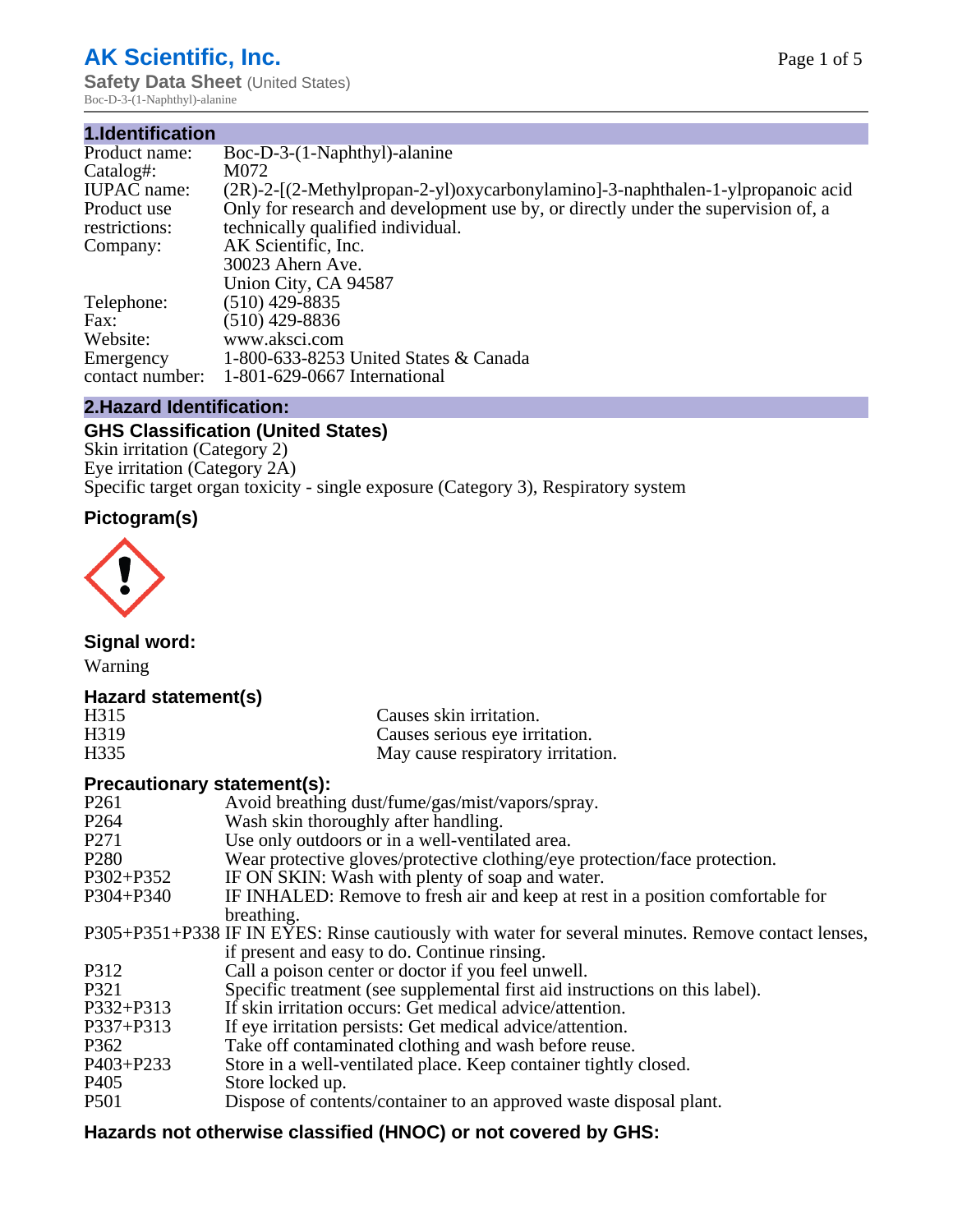#### None

## **3.Composition/Information on Ingredients**

CAS#: 76932-48-4

Synonyms: Boc-D-Ala(1-naphthyl)-OH Purity: 98% (HPLC)<br>EC: Not available Not available.

## **4. First Aid Measures**

**General Information:** Immediately remove any clothing contaminated by the product. Move out of dangerous area. Consult a physician and show this safety data sheet.

**Inhalation:** Move person to fresh air. If not breathing, give artificial respiration. If breathing is difficult, give oxygen. Obtain medical aid.

**Skin contact:** Immediately flush skin with running water for at least 15 minutes while removing contaminated clothing and shoes. Wash clothing before reuse. Obtain medical aid immediately. **Eye contact:** Immediately flush open eyes with running water for at least 15 minutes. Obtain medical aid immediately.

**Ingestion:** Do NOT induce vomiting without medical advice. Rinse mouth with water. Never administer anything by mouth to an unconscious person. Obtain medical aid immediately.

**Most important symptoms and effects, both acute and delayed:** No further information available. Please see sections 2 and 11.

**Indication of any immediate medical attention and special treatment needed:** No further information available.

## **5. Fire Fighting Measures**

**Suitable extinguishing media:** Use water spray, dry chemical, carbon dioxide, or chemical foam. **Specific hazards arising from the chemical:** Carbon oxides, Nitrogen oxides.

**Advice for firefighters:** As in any fire, wear a NIOSH-approved or equivalent, pressure-demand, self-contained breathing apparatus and full protective gear. During a fire, irritating and highly toxic gases may be generated by thermal decomposition or combustion.

## **6. Accidental Release Measures**

**Personal precautions, protective equipment and emergency procedures:** Wear protective equipment and keep unprotected personnel away. Ensure adequate ventilation. Remove all sources of ignition. Prevent further leak or spill if safe to do so. For personal protective equipment, please refer to section 8.

**Environmental precautions:** Do not let product enter drains, other waterways, or soil.

**Methods and materials for containment and cleaning up:** Prevent further leak or spill if safe to do so. Vacuum, sweep up, or absorb with inert material and place into a suitable disposal container. Consult local regulations for disposal. See section 13 for further disposal information.

## **7. Handling and Storage**

**Precautions for safe handling:** Avoid contact with skin, eyes, and personal clothing. Wash hands thoroughly after handling. Avoid breathing fumes. Use only with adequate ventilation. Wear suitable protective clothing, gloves, and eye/face protection. Keep away from sources of ignition. Minimize dust generation and accumulation. Keep container tightly closed. Open and handle container with care. Do not eat, drink, or smoke while handling.

**Conditions for safe storage, including any incompatibilities:** Store in a tightly-closed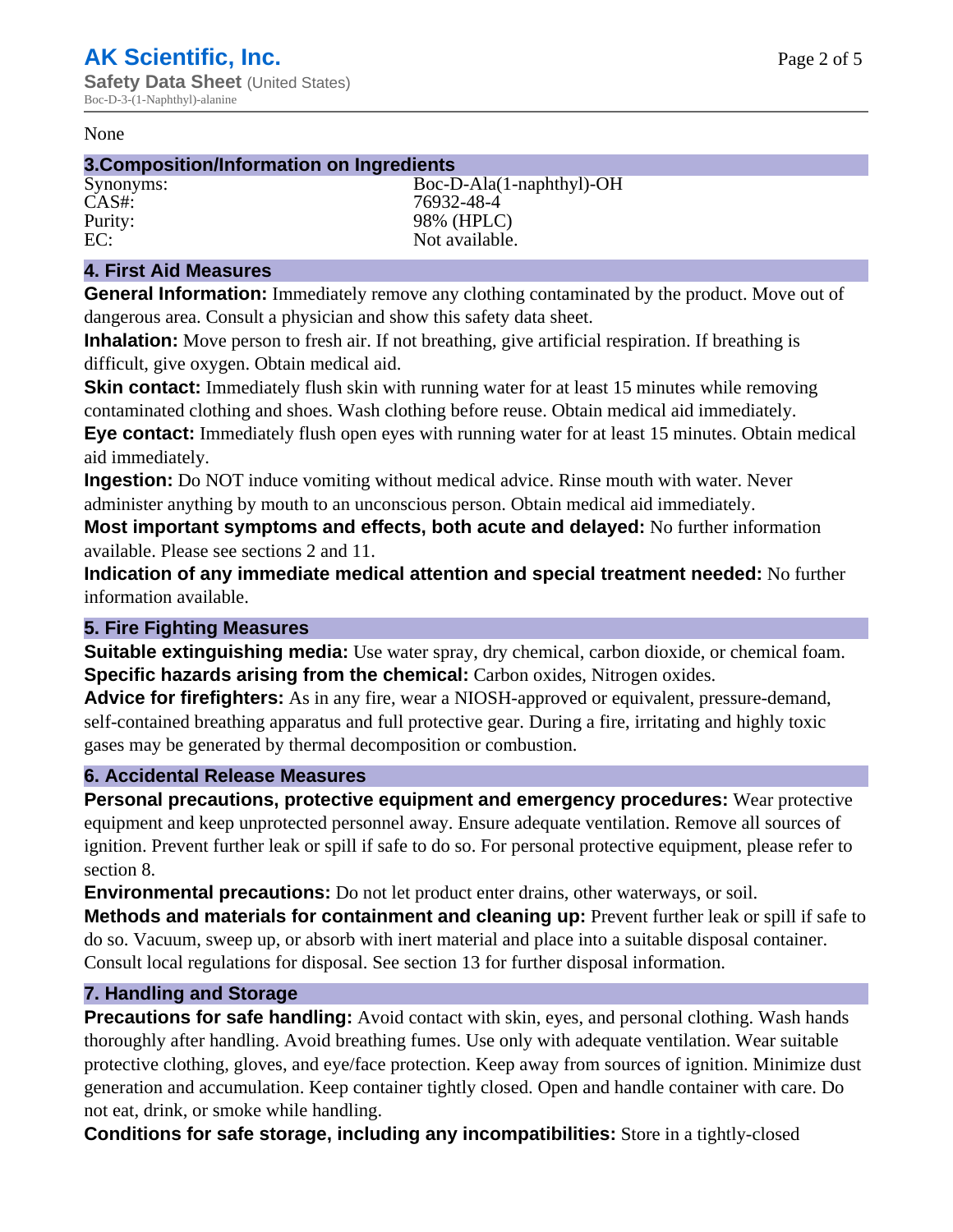container when not in use. Store in a cool, dry, well-ventilated area away from incompatible substances. Keep away from sources of ignition.

### **8. Exposure Controls/Personal Protection**

### **Exposure limits:**

| <b>OSHA PEL:</b>  | Not available. |
|-------------------|----------------|
| NIOSH REL:        | Not available. |
| <b>ACGIH TLV:</b> | Not available. |

**Appropriate engineering controls:** Avoid contact with skin, eyes, and clothing. Wash hands before breaks and immediately after handling the product. Facilities storing or utilizing this material should be equipped with an eyewash fountain. Use adequate general and local exhaust ventilation to keep airborne concentrations low.

### **Personal protection**

| Eyes:        | Based on an evaluation of the eye or face hazards present, wear chemical splash-resistant<br>safety glasses or goggles with side protection. A face shield may be appropriate in some |
|--------------|---------------------------------------------------------------------------------------------------------------------------------------------------------------------------------------|
|              | workplaces. Use eyewear tested and approved under appropriate government standards<br>such as OSHA 29 CFR 1910.133 or EU EN166.                                                       |
| Hands:       | Wear gloves selected based on an evaluation of the possible hazards to hands and skin,                                                                                                |
|              | the duration of use, the physical conditions of the workplace, and the chemical resistance                                                                                            |
|              | and physical properties of the glove material.                                                                                                                                        |
|              | Skin and body: Protective clothing must be selected based on the hazards present in the workplace, the                                                                                |
|              | physical environment, the duration of exposure, and other factors. No fabric can provide                                                                                              |
|              | protection against all potential hazards; therefore it is important to select the appropriate                                                                                         |
|              | protective clothing for each specific hazard. At the minimum, wear a laboratory coat and                                                                                              |
|              | close-toed footwear.                                                                                                                                                                  |
| Respiratory: | Respirators are not a substitute for accepted engineering control measures such as<br>enclosure or confinement of the operation, general and local ventilation, and substitution      |
|              | of less toxic materials. When respiratory personal protective equipment is appropriate                                                                                                |
|              | based on an assessment of respiratory hazards in the workplace, use a NIOSH- or                                                                                                       |
|              | CEN-certified respirator.                                                                                                                                                             |

| 9. Physical and Chemical Properties |                           |
|-------------------------------------|---------------------------|
| <b>Physical State:</b>              | White to off-white powder |
| Molecular Formula:                  | C18H21NO4                 |
| Molecular Weight:                   | 315.37                    |
| Odor:                               | Not available.            |
| pH:                                 | Not available.            |
| <b>Boiling Point Range:</b>         | Not available.            |
| Freezing/Melting Point:             | $145 - 149$ °C            |
| <b>Flash Point:</b>                 | Not available.            |
| <b>Evaporation Rate:</b>            | Not available.            |
| Flammability(solid,gas):            | Please see section 2.     |
| Explosive limits:                   | Not available.            |
| Vapor Pressure:                     | Not available.            |
| Vapor Density:                      | Not available.            |
| Solubility:                         | Not available.            |
| <b>Relative Density:</b>            | Not available.            |
| Refractive Index:                   | Not available.            |
| Volatility:                         | Not available.            |
| <b>Auto-ignition Temperature:</b>   | Not available.            |
| Decomposition Temperature:          | Not available.            |
| <b>Partition Coefficient:</b>       | Not available.            |

# **10. Stability and Reactivity**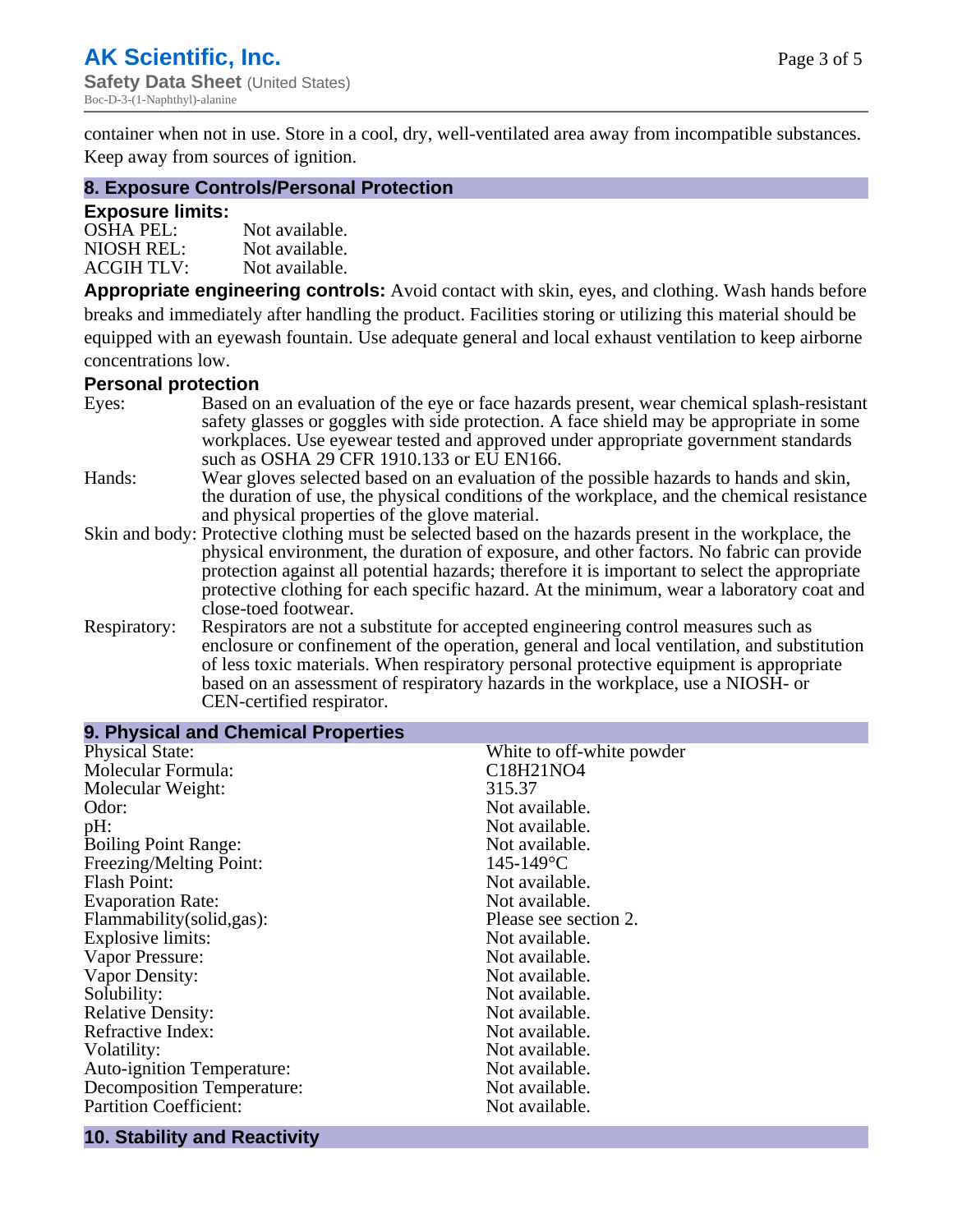| Reactivity:                         | Not available.                                       |
|-------------------------------------|------------------------------------------------------|
| Chemical stability:                 | Stable under recommended temperatures and pressures. |
| Possibility of hazardous reactions: | Not available.                                       |
| Conditions to avoid:                | Dust generation.                                     |
| Incompatible materials:             | Strong oxidizing agents.                             |
| Hazardous decomposition products:   | Carbon oxides, Nitrogen oxides.                      |
|                                     |                                                      |

#### **11. Toxicological Information**

| RTECS#                                         | Not available.                                      |
|------------------------------------------------|-----------------------------------------------------|
| Acute toxicity:                                | Not available.                                      |
| Routes of exposure:                            | Inhalation, eye contact, skin contact, ingestion.   |
| Symptoms related to the physical, chemical and | Skin contact may result in inflammation             |
| toxicological characteristics:                 | characterized by itching, scaling, reddening,       |
|                                                | blistering, pain or dryness. Eye contact may result |
|                                                | in redness, pain or severe eye damage. Inhalation   |
|                                                | may cause irritation of the lungs and respiratory   |
|                                                | system. Overexposure may result in serious illness  |

or death.

### **Carcinogenicity**

| IARC: | Not classified.                                                                                       |
|-------|-------------------------------------------------------------------------------------------------------|
| NTP:  | Not listed.                                                                                           |
| OSHA: | Not listed.                                                                                           |
|       | Acute toxic effects: Inflammation of the eye is characterized by redness, watering, and itching. Skin |
|       | inflammation is characterized by itching, scaling, reddening, or, occasionally,                       |
|       | blistering.                                                                                           |

| <b>12. Ecological Information</b> |                |
|-----------------------------------|----------------|
| Ecotoxicity:                      | Not available. |
| Persistence and degradability:    | Not available. |
| Bioaccumulative potential:        | Not available. |
| Mobility in soil:                 | Not available. |
| Other adverse effects:            | Not available. |

### **13. Disposal Considerations**

Disposal of waste: Chemical waste generators must determine whether a discarded chemical is classified as hazardous waste. US EPA guidelines for the classification determination are listed in 40 CFR 261.3. Additionally, waste generators must consult state and local hazardous waste regulations to ensure complete and accurate classification. Observe all federal, state and local regulations when disposing of the substance.

Disposal of packaging: Do not reuse containers. Dispose of as unused product.

| <b>14. Transportation Information</b> |                |
|---------------------------------------|----------------|
| <b>DOT (United States)</b>            |                |
| UN number:                            | Not hazmat     |
| Proper shipping name:                 | Not available. |
| Transport hazard class:               | Not available. |
| Packing group:                        | Not available. |
| <b>IATA</b>                           |                |
| <b>UN Number:</b>                     | Not DG         |
| Proper shipping name:                 | Not available. |
| Transport hazard class:               | Not available. |
| Packing group:                        | Not available. |